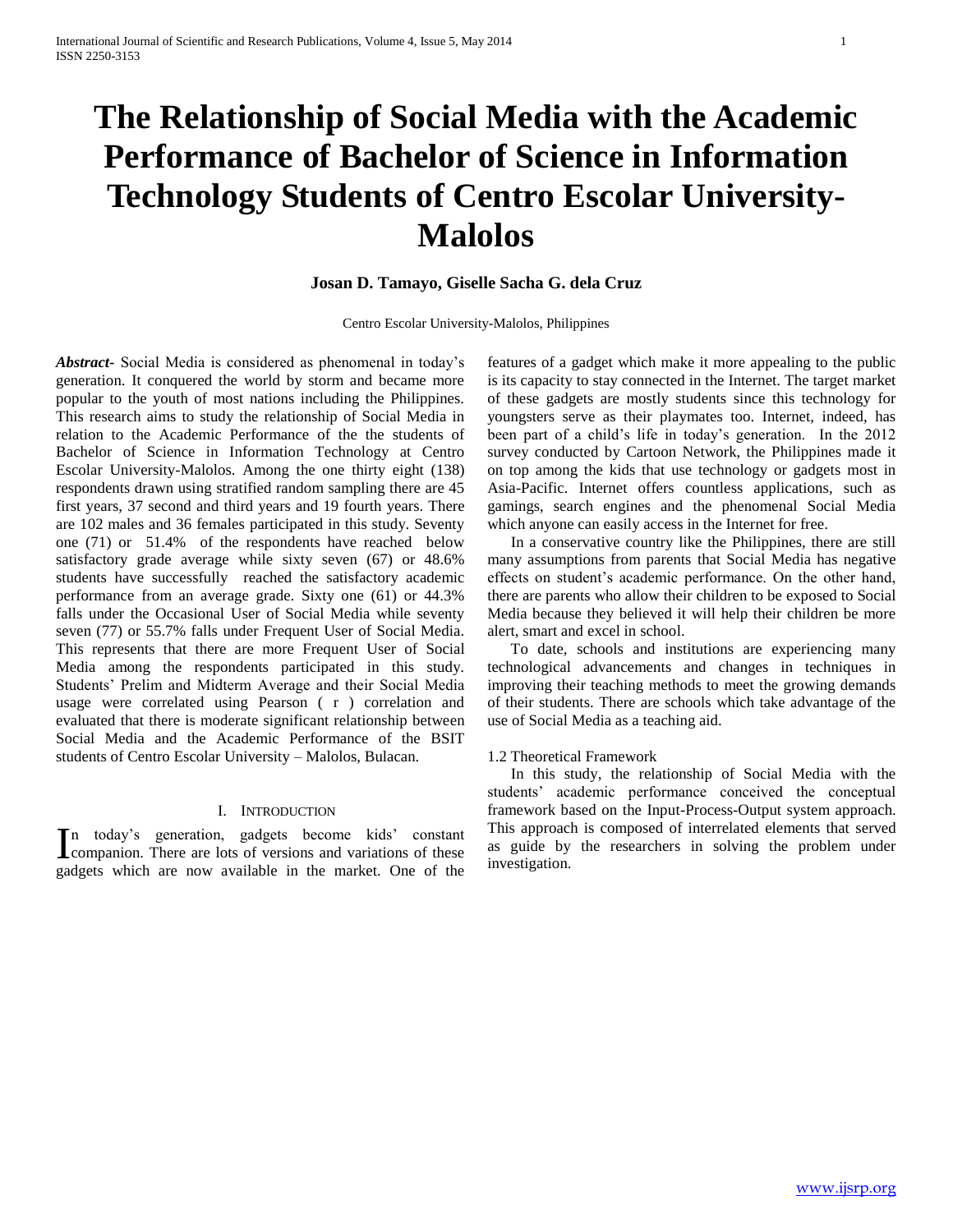



# 1.3 Statement of the Problem

 The main objective of the study is to investigate the effects of Social Media on School Work in relation to Academic Perfomance by the BSIT students from First year to Fourth year from the College of Managent Technology who used Social Media in Centro Escolar University, Malolos, Bulacan.

Specifically, the researchers aimed to answer the following questions:

> 1. What is the profile of the BSIT students in terms of:

# 1.1 Gender

1.2 Year Level?

- 2. What is the Academic Performance in terms of average Prelim and Midterm grades of the BSIT students who use Social Media?
- 3. What are the effects of Social Media on the School Work of BSIT students of CEU-Malolos?
- 4. Is there significant relationship between the use of Social Media and the Academic Performance of BSIT students of CEU-Malolos?

1.4 Scope and Limitations of the Study

 The researchers limited the study on the effects of Social Media to the respondents in relation to School Work and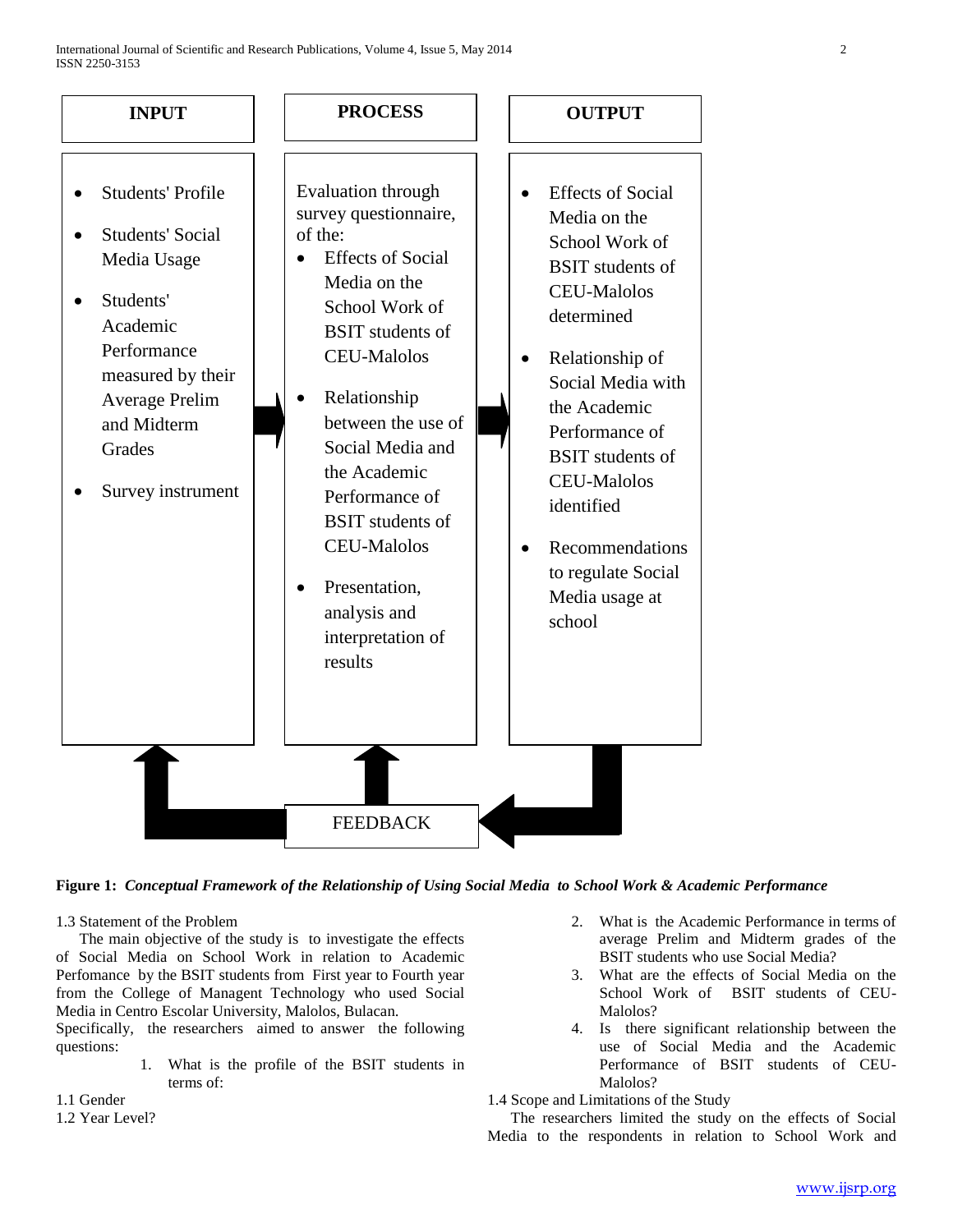Academic Performance. The respondents of the study were taken from First year to Fourth year college BSIT students who used Social Media from the College of Management Technology of Centro Escloar University, Malolos, Bulacan.

 The questionnaire served as the main instrument to gather the data needed in the study. The questions were focused only to determine whether or not the student's parents knew their activities outside the classroom and how they related with others as well as with himself in relation to thinking and using the Social Media; second, the student's involvement in the activity which affects their attendance in school; third, the student's ability to cope with school work and Social Media in relation to student's academic performance. The questions were not intended to measure other factors that affect academic peformance of the learner.

 The average of the prelim and midterm grades for the second semester of the academic year 2013 – 2014 of the college students were taken from each respondents. Prelim and midterm periods are important in the study as the enrollees have fewer drop-outs during this term. Final grades are not included for it is hard to gather students when the semester ends.

## 1.5 Significance of the Study

 From the point of view of development, there is an increasing awareness and concern on the impacts of Social Media in the context of quality education in the academe as a whole.

 As this study was an attempt to address specific issues related to Social Media in relation to Academic Performance of the youth, the significance of the study was therefore premised on the following:

 The study is expected to be a contribution to the field of research and education. Specifically, the outcome of this research is intended to be of help to CHED officials nationwide as to what possible preventive measures, modifications or changes may be made in the curriculum or school policies.

 **ICT Programmers and Software Industry**. The result of the study may motivate programmers to develop a Social Media and applications that may contribute to the enhancement of knowledge and skills of the students.

 **School Administrators and Teachers**. Analysis and interpretation of the study may be used for the improvement of the school policies, instructional lessons, staff development, programs, supervisory practices and decision making toward a common purpose. This could also challenge the ICT teachers on how they would guide the students to properly use the computer technology.

 **Parents and Students**. The result of the study could develop concern of parents' roles and responsibilites in providing and guiding the students to give their quality time and learn the values of self-realization. As for students, the study can serve as a guide to learn the basic lifelong experiences in worthy and responsible use of Social Media.

## II. REVIEW OF RELATED LITERATURE AND **STUDIES**

 To gain a wider view of the study, a review of related literature and studies is conducted. Books as well as published

and unpublished theses and dissertation and the use of Internet are included in this review. These materials are in one way or another related to the present study.

## **Social Media Defined**

 A few years ago, a dedicated group of people who worked together to establish [Social Media](http://www.briansolis.com/2007/02/whats-wrong-with-social-media/) as an [official stage](http://www.briansolis.com/2007/02/doc-searls-and-robert-scoble-on-whats/) in the progression of New Media. An evolution that is well [documented](http://www.webdesignerdepot.com/2009/10/the-history-and-evolution-of-social-media/) and a conversation still [continues](http://emergentbydesign.com/2010/01/04/what-is-social-media-the-2010-edition/) today. As referenced in the original [Social Media Manifesto](http://www.briansolis.com/2007/06/future-of-communications-manifesto-for/) published in June 2007, "Monologue has given way to dialog."

 Before Social Media was officially "Social," several wellknown pundits observed the composition of socially-driven ideas and technologies and as such collaborated to help document the landscape and also define and defend Social Media as a legitimate classification for the democratization of publishing and the equalization of influence.

 As the category gained momentum, it elicited a series of opposing views and introduced new ideas as the saga unfolded. At the same time, it also opened Pandora's box and consequently invited the very masses it was designed to empower to define Social Media. Years later, the definition and its history as documented in [Wikipedia](http://en.wikipedia.org/wiki/Social_media) are truly representative of just how much and how little we know and also agree on its definition and its destiny.

 The initial entry was submitted to Wikipedia in July of 2006 and since then there have been hundreds of edits and iterations – most of which are inaccurate and misleading.

# **Social Media versus Social Network**

 As Social Media pursues ubiquity, it is largely misunderstood and mistakenly address Social and Social Network as the same thing. This guides many practitioners away from their true opportunity and purpose. Their [social compass](http://www.briansolis.com/2009/10/introducing-the-social-compass/) is unknowingly misaligned and what should point to true North may in fact, displace their center of principles and values. Social media is such a broad term, it covers a large range of websites. But the one common link between these websites is that one can be able to interact with the website and interact with other visitors. Social Network is but just one example of Social Media websites.

## **Social Media and Social Networks in the Philippines**

 According to the survey conducted by comScore, Inc., a global leader in measuring the digital world and preferred source of digital marketing intelligence, Filipino internet users are the most engaged in social networking online, a leading online audience measurement service on year 2010.

 In a press statement, comScore said the Philippines has the highest social networking usage in the Asia-Pacific region with more than 90% of its entire Web population visiting a social networking site during the month of February 2010, followed by Australia (89.6% penetration) and Indonesia (88.6% penetration).

# **Why Social Networks Became So Popular**

 Since their introduction, Social Network Facebook, Twitter, and YouTube have attracted millions of users, many of whom have integrated these sites into their daily practices. While their key technological features are fairly consistent, the cultures that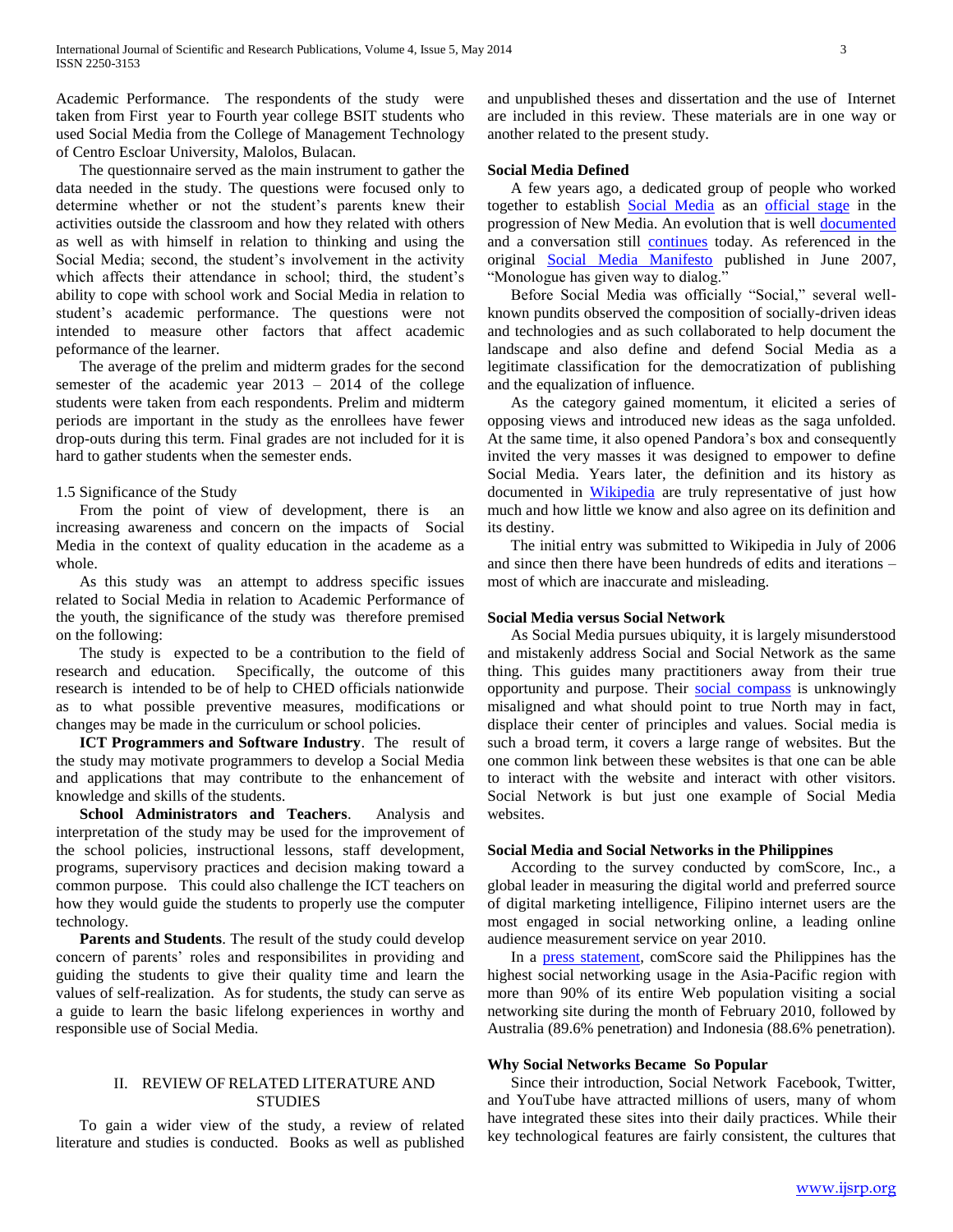emerge around Soial Network are varied. According to the research of Danah M. Boyd of School of Information, University of California-Berkeley, entitled Social Network Sites: Definition, History, and Scholarship, most sites support the maintenance of pre-existing social networks, but others help strangers connect based on shared interests, political views, or activities. Some sites cater to diverse audiences, while others attract people based on common language or shared racial, sexual, religious, or nationality-based identities. Sites also vary in the extent to which they incorporate new information and communication tools, such as mobile connectivity, blogging, and photo/video-sharing.

## **Social Media and Its Impact on Students**

 Generally, Social Media users largely are from Teens and Generation Y (internet users age 18-32), according to the survey conducted by Pew Internet & American Life Project entitled Generations Online in 2009. They are the most likely groups to use the internet for entertainment and for communicating with friends and family. These younger generations are significantly more likely than their older counterparts to seek entertainment through online videos, online games, and virtual worlds, and they are also more likely to download music to listen to later. Internet users ages 12-32 are more likely than older users to read other people's blogs and to write their own; they are also considerably more likely than older generations to use social networking sites and to create profiles on those sites. Younger internet users often use personal blogs to update friends on their lives, and they use social networking sites to keep track of and communicate with friends. Teen and Generation Y users are also significantly more likely than older generations to send instant messages to friends. By a large margin, teen internet users' favorite online activity is game playing; 78% of 12-17 year-old internet users play games online,4 compared with 73% of online teens who email, the second most popular activity for this age group. Online teens are also significantly more likely to play games than any other generation, including Generation Y, only half (50%) of whom play online games.

#### **Social Media Privacy and Issues**

 Social Media is public in nature and the decision to post videos, pictures, thoughts, experiences, and observations to Social Networking sites is personal, a single act can create farreaching ethical consequences for individuals. Students and youngsters are sometimes not mindful of what are private and public in Social Networking sites. Several issues and concerns are being publicized for the citizens to be aware of the risks of posting private information on the Social Networks, yet some are giving them a shrug on their shoulders.

#### III. RESEARCH METHOD

 This chapter describes the subjects of the study, sources of data and the procedure followed in the study.

# 3.1 Research Design

 To investigate the problems stated in this study such as the profile of the students, their Social media usage, and the effects of Social media in their Academic Performance, descriptive research is employed. As to identify the relationship of the Social Media in the students' Academic Performance, correlational type of research is employed.

## 3.2 Research Participants

 The population aggregates of this study consisted of all students from First to Fourth year BSIT students who have experience in using Social Media. The respondents were enrolled during second semester of the academic year 2013-2014 at the College of Management Techonology of Centro Escolar University, Malolos, Bulacan. The participants consisted of one hundred thirty eight (138) BSIT students of CEU-Malolos.

#### 3.3 Sampling

 In this study, the researchers used stratified random sampling to identify the respondents. This method was used because the population was divided into categories or strata since the respondents were from four (4) year levels with diferent number of populations. Stratified random sampling aided to get the proportion to its size or enrolment. With this technique, the error of getting too many or too few samples was avoided.

 The total number of each year level can be seen in Table 1 or the Samples of the Study, as well as the number of respondents derived from the total population.

| Year Level         | Enrolment | $\%$  | Sample Size |      |     |
|--------------------|-----------|-------|-------------|------|-----|
| <b>First Year</b>  | 70        | 32.56 | (138)       | .007 | 45  |
| Second Year        | 57        | 26.51 | (138)       | .196 | 37  |
| Third Year         | 58        | 26.98 | (138)       | .193 | 37  |
| <b>Fourth Year</b> | 30        | 13.95 | (138)       | .603 | 19  |
|                    | 215       | 100   |             |      | 138 |

**Table 1:** *Samples of the Study*

#### 3.4 Research Instrument

 There are two sources of data in this study. To identify the Academic Performance of the respondents, the average Prelim and Midterm grades were acquired. Second source of data is the

survey questionnaire to achieve the purpose of the study. The questionnaire is one of the most common instrument for data gathering. It is intended to contain information about condition or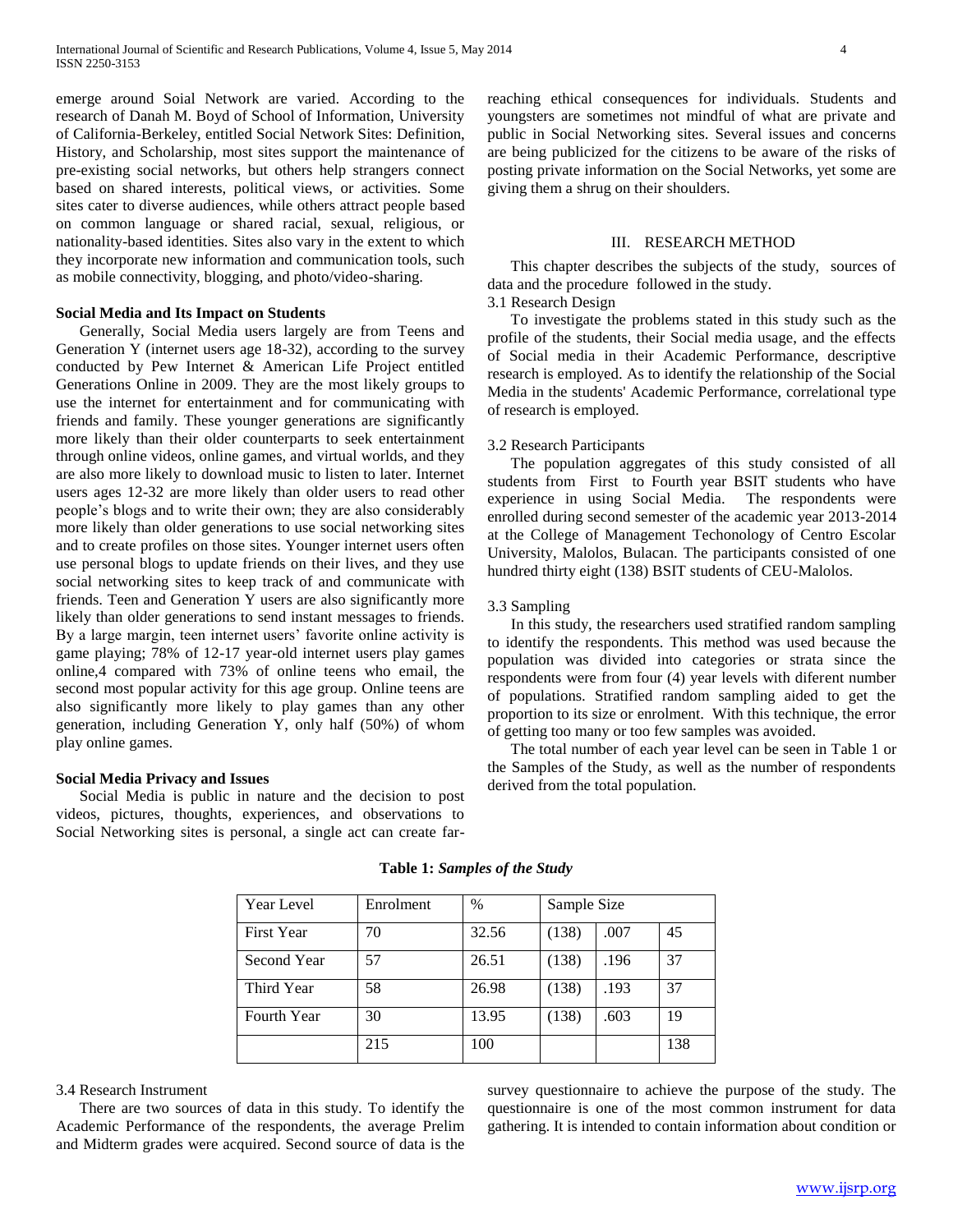practices of which the respondents are pressumed to have knowledge.

 The questionnaire was composed of two parts, namely: Part I contained the respondents personal data such as name, gender, year level, course and their average rating for prelim and midterm in all subject areas.

 Part II was the question proper. The questions were based on the ideas found from the readings of the researchers in theses, journals, magazines as well as interview with teachers and other school authorities. A reliability test such as Alpha (Cronbach) is facilitated to validate the questionnaire since it is designed for this study only. A value of 0.883 is obtained which means the questionnaire is reliable and so it was used for this study.

# 3.5 Data Gathering Procedure

 This study used the descriptive survey method which was directed toward ascertaining the prevailing conditions. An approach to problem solving, it also sought to answer questions as to the real facts relating to existing conditions.

## 3.6 Administration of the Questionnaire

 The questionnaire was uploaded using google and sent the link to the identified First year to Fourth year students taking up Bachelor of Science in Information Technology(BSIT) who used Social Media in Centro Escolar University, Malolos, Bulacan. The researchers personally administered and retrieved the questionnaire and all the files were retrieved after the test. The results were tabulated, analyzed and interpreted.

### 3.7 Statistical Treatment of Data

 The data were analyzed and interpreted with the use of mean, frequency count, percentage with reference to the majority criterion, and Pearson Product Moment Coefficient of Correlation (Guilford & Frutcher, 1996).

 To measure the achievement of the students, the mean was used. The mean is considered the most reliable or accurate measure of the central location because it ordinarily fluctuates less widely than the mode and the median. (Guilford and Frutcher, 1997). The achievement was categorized according to the University's grading system.

## IV. PRESENTATION, ANALYSIS AND INTERPRETATION OF DATA

 This chapter deals with the presentation, analysis and interpretation of the data gathered in answering the problems connected to the relationship of Social Media with the Academic Performance of CEU-Malolos, BSIT students. Based from the gathered data from the survey tool interpretations were derived. In order to calculate the corresponding statistic treatment Portable IBM SPSS Statistics v19 was utilized in the interpretation of data.

#### **Profile of BSIT students**

 Based from the data collected, the respondents profile which is summarized in Table 2, and Table 3 respectively. In terms of gender, the total respondents has one hundred twenty three (123) or 73.7% male and thirty six (36) or 26.3% female. As for the respondents' corresponding year level, there are forty five (45) or

32.6% from first year. There are thirty seven (37) or 26.6% from second and third year has 26.9% the senior year has nineteen (19) or 13.9%.

**Table 2:** *Frequency Distribution of the Respondents' Gender*

| Gender | Frequency | %    |
|--------|-----------|------|
| Male   | 102       | 73.7 |
| Female | 36        | 26.3 |
| Total  | 138       | በበ በ |

**Table 3:** *Frequency Distribution of the Respondents' Year Level*

| Year Level | Frequency | Percent |
|------------|-----------|---------|
|            | 45        | 32.6    |
| 2          | 37        | 26.6    |
| 3          | 37        | 26.9    |
|            | 19        | 13.9    |
| Total      | 138       | 100.0   |

# **Academic Achievement of the College Students Who Used Social Media**

 One hundred thirty eight (138) students were the respondents of the study selected across the population from first year to fourth year BSIT students from the College of Management Technology of CEU-Malolos.

 The average grades of the respondents Prelim and Midterm during first semester in all subject areas were gathered from the questionnaire distributed by the researchers during the distribution and retrieval of the questionnaire.

 The researchers used the mean, and categorized the respondents based from the University's grading system in terms of academic achievement.

 Table 4 shows the frequency distribution and academic achievement of the respondents. The computed mean is 2.72 or closed to 2.75. Respondents who have reached 2.75 was considered performing fairly satisfactorily, 3.00 as barely satisfactory, 3.50 and 4.00 as Conditional Passed and 5.00 as Failed based from the University's grading system. Grades from 2.50 above are considered performing Satisfactory. Moreover, the data described the following: Sixty seven (67) or 48.6% of the respondents have successfully reached satisfactory grade average of 2.5, 2.25, 2.0, 1.75, 1.5 and 1.25 respectively. Seventy one (71) or 51.4% students are below satisfactory academic performance from an average grade of 2.75 down to 5.00. Based on the computed mean of 2.72, the respondents were categorized as satisfactory or below satisfactory in performing their academic subjects, the results shown that more than 50% of the respondents has below satisfactory performance.

 While conducting the survey, some respondents commented that they would perform better if the use of Social Media is in moderation to some extent. They can focus their time and attention to learning, doing assignments, reviewing before examinations, attending classes and participating to class recitation instead of giving their time in Social Media.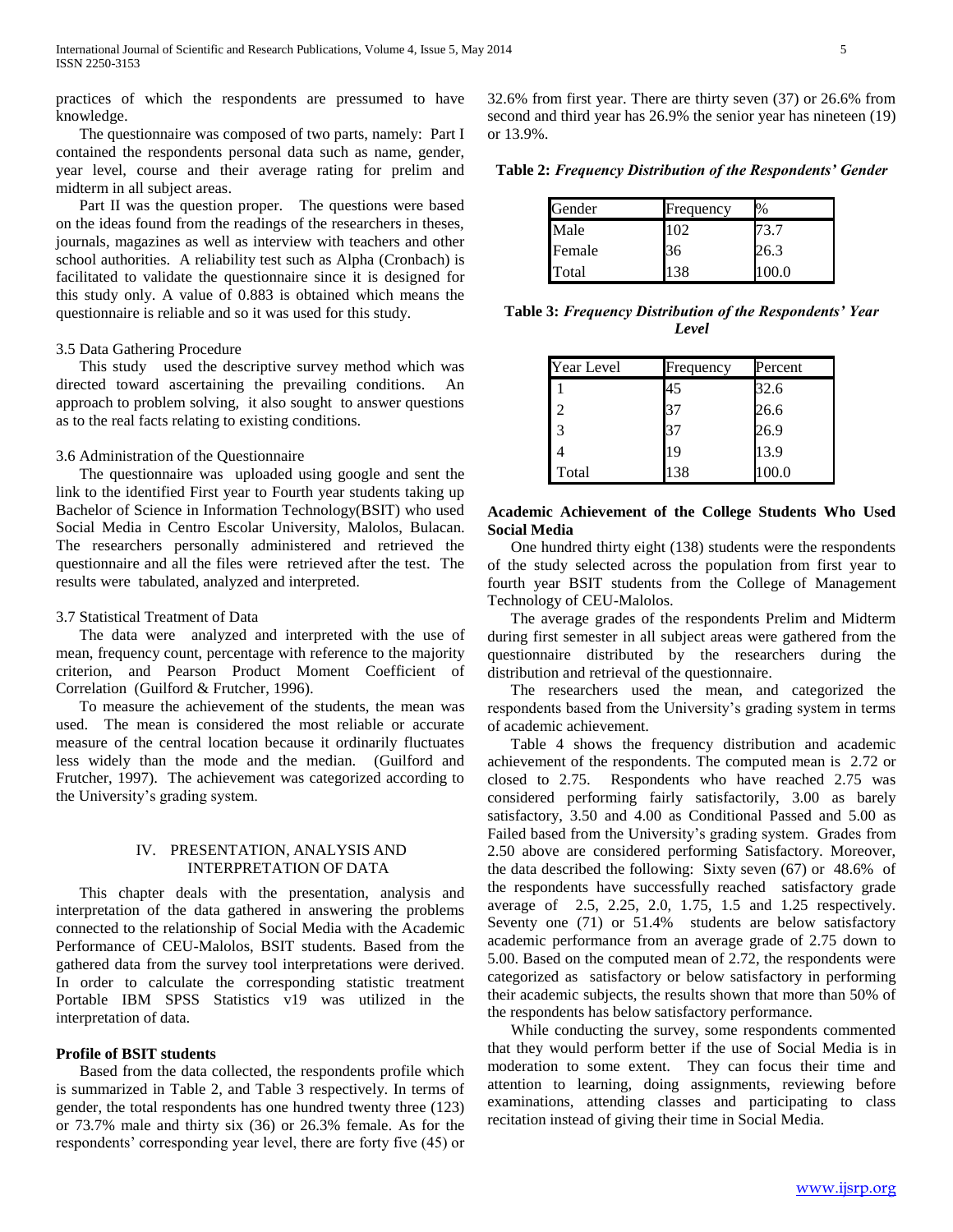| Mark  | $\boldsymbol{\mathrm{F}}$ | $\%$ | Computed<br>Mean |
|-------|---------------------------|------|------------------|
| 1.25  | 5                         | 3.6  |                  |
| 1.50  | 9                         | 6.5  |                  |
| 1.75  | 12                        | 8.7  |                  |
| 2.00  | 10                        | 7.2  |                  |
| 2.25  | 15                        | 10.9 |                  |
| 2.50  | 16                        | 11.6 | 2.72             |
| 2.75  | 25                        | 18.1 |                  |
| 3.00  | 13                        | 9.4  |                  |
| 3.50  | 13                        | 9.4  |                  |
| 4.00  | 13                        | 9.4  |                  |
| 5.00  | $\overline{7}$            | 5.1  |                  |
| Total | 138                       | 100  |                  |

**Table 4:** *Frequency Distribution and Academic Achievements of the Respondents*

# **Effects of Social Media on School Work of the Respondents**

 The effects of Social Media on students' Academic Performance is based on the responses of the twenty two questions. Each questions has four (4) choices which is rated 4 for "Always" 3 for "Frequently" 2 for "Sometimes" and 1 for "Never". The sum of the responses of the students were tallied. Most of the questions aim to determine and test how students balance time to meet their academic requirements and use the Social Media. Table 5 shows the derived Mean of the Total responses of the respondents. The total responses which falls on and above the Mean are defined as Frequent User of Social Media and those below the Mean are defined as Occassional User of Social Media. Sixty one (61) or 44.3% falls under the Occasional User of Social Media while seventy seven (77) or 55.7% falls under Frequent User of Social Media. This represents that there are more Frequent User of Social Media among the respondents participated in this study.

**Table 5:** *Frequency Distribution and Total Responses of the of the Respondents*

| <b>Total Response</b> | Frequency               | $\%$  | Summary                         |
|-----------------------|-------------------------|-------|---------------------------------|
| 39                    | 2                       | 1.4   |                                 |
| 40                    |                         | .7    |                                 |
| 41                    | $\overline{\mathbf{c}}$ | 1.4   |                                 |
| 42                    | 3                       | 2.2   | 44.3%<br><b>Occasional User</b> |
| 43                    | 4                       | 2.9   |                                 |
| 44                    | 11                      | 8.0   |                                 |
| 45                    | 12                      | 8.7   |                                 |
| 46                    | 11                      | 8.0   |                                 |
| 47                    | 15                      | 10.9  | <b>Mean</b>                     |
| 48                    | <u>12</u>               | 8.7   | 55.7%                           |
| 49                    | 17                      | 12.3  | <b>Frequent User</b>            |
| 50                    | 12                      | 8.7   |                                 |
| 51                    | 13                      | 9.4   |                                 |
| 52                    | 8                       | 5.8   |                                 |
| 53                    |                         | 5.1   |                                 |
| 54                    | 3                       | 2.2   |                                 |
| 55                    | $\overline{\mathbf{c}}$ | 1.4   |                                 |
| 56                    | 2                       | 1.4   |                                 |
| 57                    |                         | .7    |                                 |
| Total                 | 138                     | 100.0 |                                 |

 Table 6 shows the sum of the responses of the students and their achievement. The responses from the questionnaire were tallied and matched with the academic achievement of the student respondents. The table is divided into two, sum of the responses and half of the table was the frequency of the academic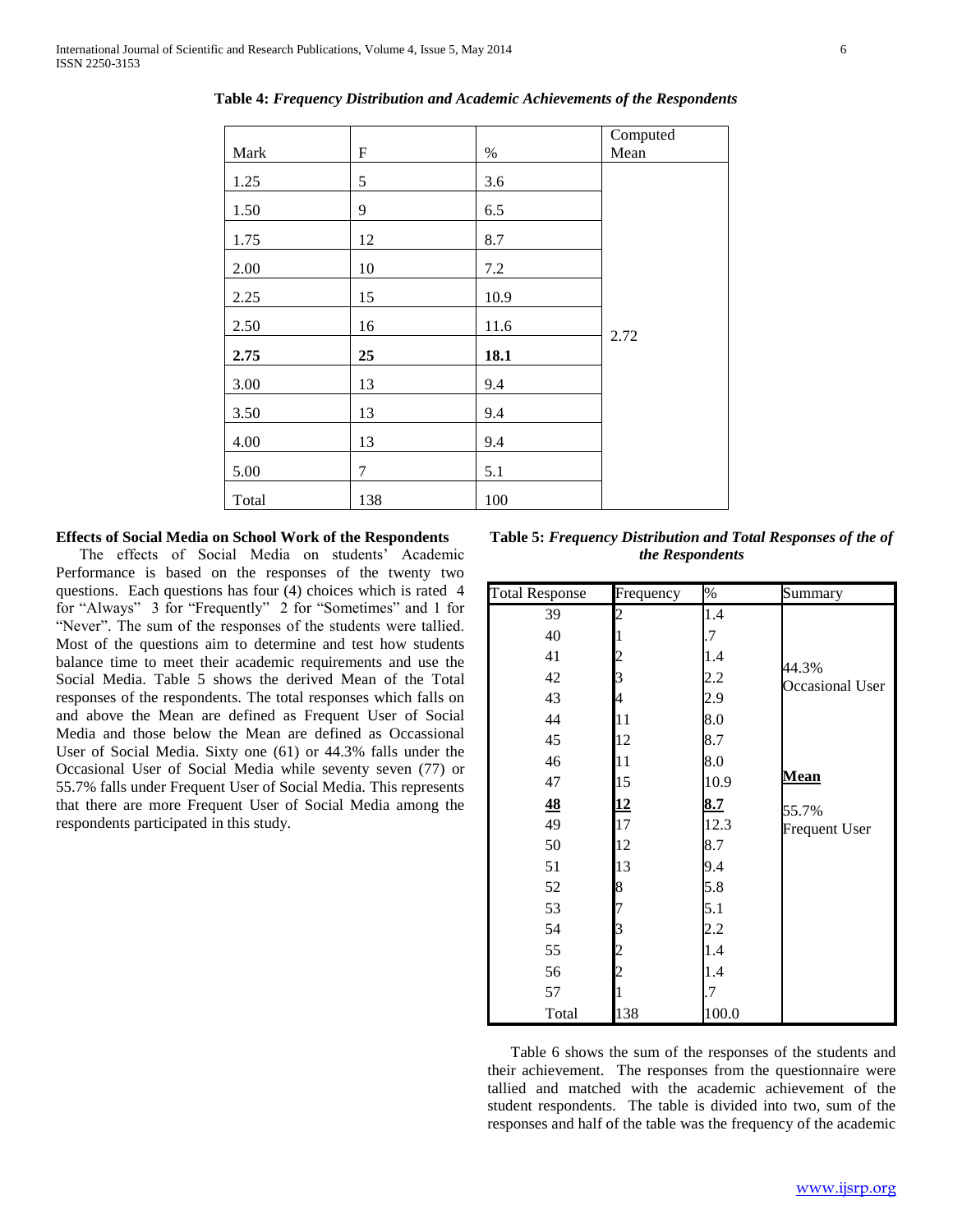achievement of the respondents. Class limits from the total responses are formulated due to wide variance derived.

| Interval of<br><b>Scores</b> | F<br>of<br>the<br>total<br>Responses | $\%$  | Mark  | $F_{\rm}$<br>Of<br>Acad.<br>Achievement | $\%$ |
|------------------------------|--------------------------------------|-------|-------|-----------------------------------------|------|
| 57-59                        |                                      | .70   | 1.25  | 5                                       | 3.6  |
| 54-56                        | $\overline{7}$                       | 5.00  | 1.5   | 9                                       | 6.5  |
| 51-53                        | 28                                   | 20.30 | 1.75  | 12                                      | 8.7  |
| 48-50                        | 41                                   | 29.70 | 2.0   | 10                                      | 7.2  |
| 45-47                        | 38                                   | 27.60 | 2.25  | 15                                      | 10.9 |
| $42 - 44$                    | 18                                   | 13.10 | 2.5   | 16                                      | 11.6 |
| 39-41                        | 5                                    | 3.50  | 2.75  | 25                                      | 18.1 |
| Total                        | 138                                  | 100   | 3.0   | 13                                      | 9.4  |
|                              |                                      |       | 3.5   | 13                                      | 9.4  |
|                              |                                      |       | 4.0   | 13                                      | 9.4  |
|                              |                                      |       | 5.0   | $\overline{7}$                          | 5.1  |
|                              |                                      |       | Total | 138                                     | 100  |

Table 6: *Frequency and Percentage Distribution of the Responses of the Respondents and their Achievements*

 The researchers described the table at random for a clear interpretation. Between 48-50, 41 or 29.70% total responses was recorded and got the highest while twenty five (25) respondents got an average grade of 2.75 which falls under fairly satisfactory performing their academic performance.

 Table 6 shows the summary of the responses from each question of the questionnaires. From the questionnaire, questions number 17-22 are related to using Social Media in relation to attendance to school where the students is attending and the ability to cope to school while using Social Media. It can be noted that the young generation today is very fond of using the Social Media as often as possible. Respondents answered mostly Always from these questionnaires. It can be noted that

respondents forget to do homework, school projects, participation in class recitation and following teacher's instruction while using Social Media.

 Based on the results of the study, using Social Media has effects on doing school homework that was mentioned above. Students who use Social Media in great extent still has no time to do their studies. Because they indulge in Social Media they perform below satisfactory in class performance.

 As shown from table the study revealed that using Social Media has remarkable effect to the academic performance, attendance to school and participation to school activities of the respondents.

**Diagram 1:** *Relationship Between Using Social Media to Academic Performance*

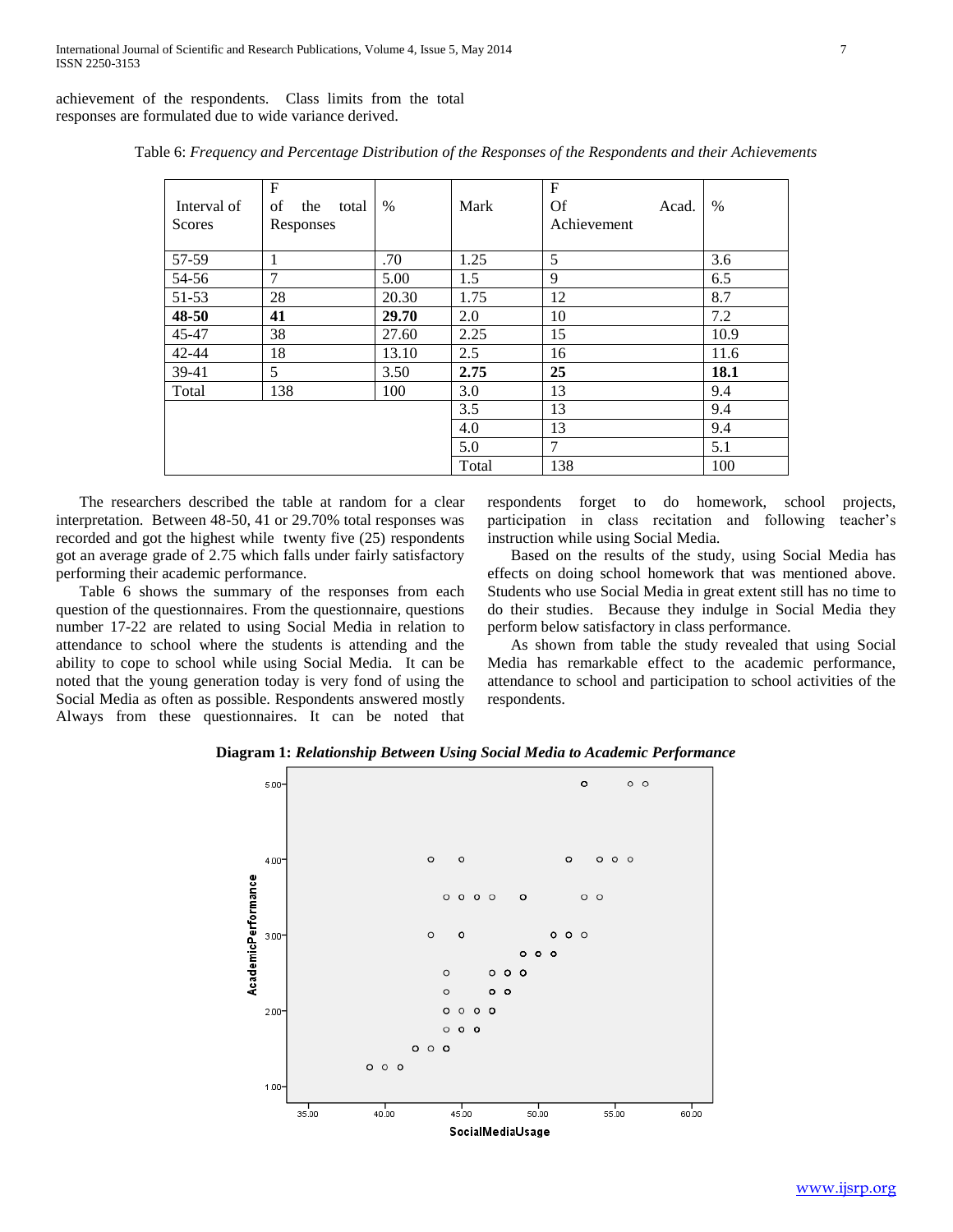A scatter diagram shows the relationship of two variables: Social Media usage and the Academic Performance of first year to fourth BSIT students from CEU-Malolos.

 The y-axis is the frequency of the total responses of the students and x-axis is the frequency of the average Academic Performance of the respondents.

 The marks show an upward linear trend between Academic Performance and Social Media Usage. It is clearly and obvious correlation or moderate relationship between variables. The marks are related to each other which means when a student use Social Media, it has great effects on their Academic Performances.

 It can be noted that although students perform in class activities, e.g. making projects, doing assignments, research work and many others using the Social Media affects their performance in school. In support to what parents believed that Social Media usage largely affect the Academic Performance of their children.

# **Relationship between the use of Social Media and the Academic Performance of BSIT students of CEU-Malolos**

 Table 7 shows that there is significant relationship between Social Media usage and Academic Performance of the students. This is the result of the computed Pearson  $(r)$  value of  $+0.958$ with mean 48.06 for x values and 2.39 mean for y values. X values has a standard deviation of 3.60 and 0.73 standard deviation for y values. The computed r value of +0.958 that the variables denote strong/high relationship.

 As a rule of thumb, a correlation or relationship of +0.958 which is lower than the tabular value of  $+1.000$  at .01 level of significance, therefore the null hypothesis is accepted and that there is a significant relationship between Social Media and the Academic Performance of the BSIT students of CEU-Malolos.

| Y values                                          |           | X values      |           | Computed     | Tabular                  | Interpretation |
|---------------------------------------------------|-----------|---------------|-----------|--------------|--------------------------|----------------|
| Academic Performance<br>Responses of the Students |           | Pearson $(r)$ | Value     |              |                          |                |
|                                                   |           |               |           |              | of<br>.01<br>level<br>At |                |
|                                                   |           |               |           |              | significance             |                |
|                                                   |           |               |           |              |                          | denotes        |
| Mean                                              | Standard  | Mean          | Standard  |              |                          | moderate       |
|                                                   | Deviation |               | Deviation | $= +0.690**$ | $+1.000$                 | relationship   |
|                                                   |           |               |           |              |                          |                |
| 2.72                                              | 0.73      | 48.06         | 0.90      |              |                          |                |

**Table 7:** *Correlation Coefficient Between Social Media And Academic Performance*

\*\*. Correlation is significant at the 0.01 level (2-tailed).

# V. SUMMARY, CONCLUSIONS AND RECOMMENDATIONS

 This chapter provides a summary of the findings of the study, the conclusions based upon the obtained results, as well as the recommendations forwarded in the light of the conclusions arrived at.

 Using the descriptive method of research, the study sought to investigate the relationship of Social Media to the Academic Performance of the BSIT students of CEU-Malolos.

Summary of Findings

- 1. What is the profile of the BSIT students of CEU-Malolos in terms of:
- 1.2 Gender

In terms of gender, the total repsondents has one hundred two (102) males and thirty six (36) females.

1.3 Year Level?

 As for the respondents' corresponding year level, there are forty five (45) or 32.6% first year. There are thirty seven (37) or 26.6% from second year while there are 26.9% or thirty seven (37) from the third year and the senior year has nineteen (19) or 13.9%.

2. What is the Academic Performance in terms of average Prelim and Midterm grades of the CEU-Malolos BSIT students who use Social Media?

 Based from the data gathered, seventy one (71) or 51.4% of the respondents have reached below satisfactory grade average of 2.75, 3.0, 3.5. 4.0 and 5.0 respectively. Sixty seven (67) or 48.6% students have successfully reached the satisfactory academic performance from an average grade of 1.25 down to 2.50. Based on the computed mean of 2.72, the respondents were categorized as below satisfactory in performing their academic subjects, the results showed that more that 50% of the respondents performed below satisfactory level on school.

3. What are the effects of Social Media on the School Work of BSIT students of CEU-Malolos?

 Based on the results of the study, using Social Media has great effects on Academic Performance of the students. Using Social Media impedes in student's learning and directly affects the students attendance on school. The used of scatter diagram to plot the points so that a clear view of correlation or relationship of variables showed that the results of the study was the variables: Social Media and Academic Perfomance has effect to each other. It only means that when a student is indulge in Social Media it has effects in the performance to class activities and academic performance.

4. Is there significant relationship between the use of Social Media and the Academic Performance of CEU-Malolos BSIT students?

 The study revealed that there is moderate relationship between Social Media and Academic Performance of the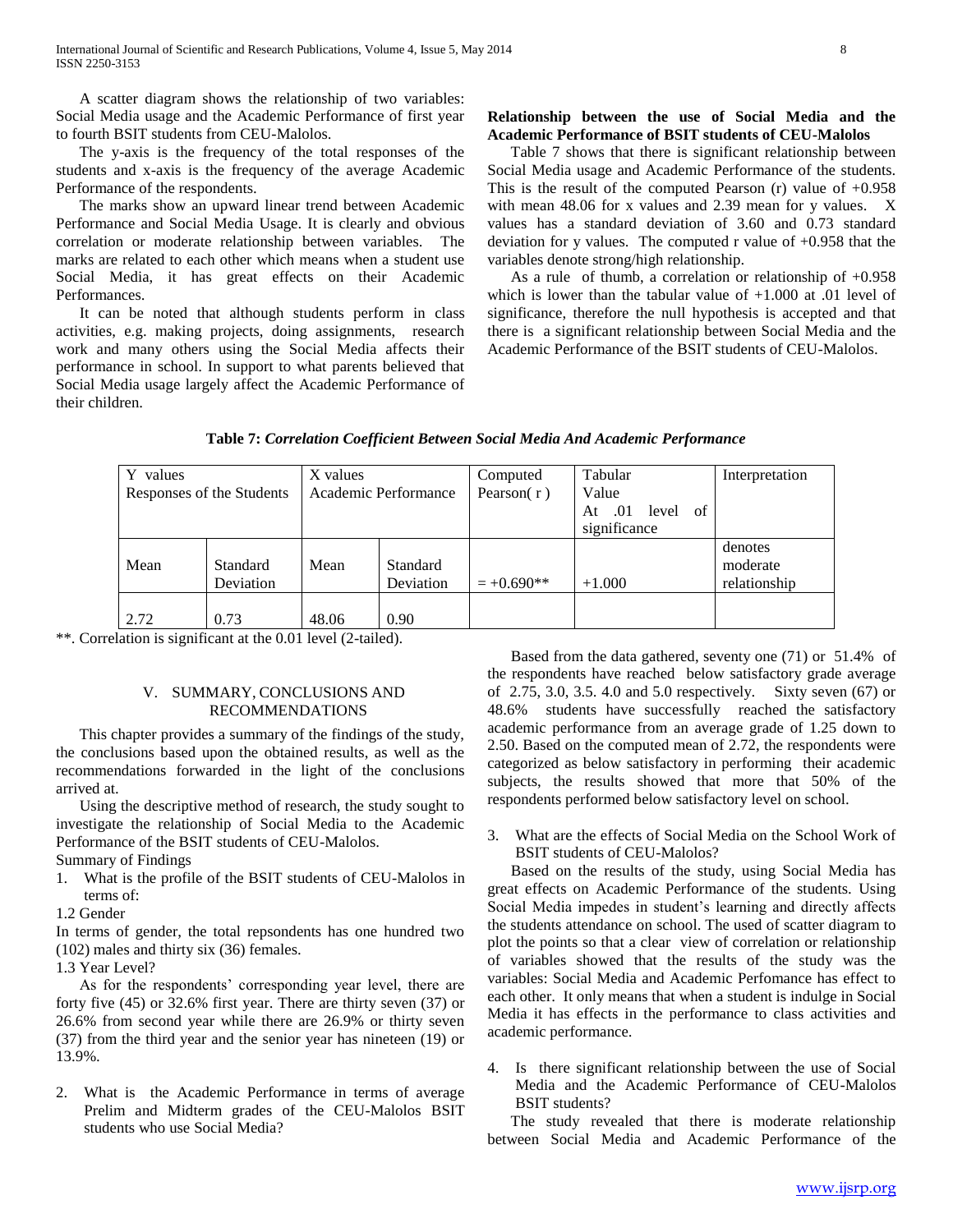students. This was resulted from the computed value of +0.690 with mean 48.06 for x values and 2.72 mean for y values. X values got a standard deviation of 0.90 and 0.73 standard deviation for y values. The computer r value is  $+0.690$  indicates that the variables has a moderate relationship.

 A moderate correlation or relationship of +0.690 is higher than the tabular value of +1.000 at .05 level of significance, therefore the researchers reject the null hypothesis that there is no significant relationship between Social Media and Academic Performance of the students from the College of Computer Studies.

## VI. CONCLUSIONS

 Based on the findings of the study, the following conclusions were drawn:

- 1. That seventy one (71) or 51.4% of the respondents have reached below satisfactory grade average and only sixty seven (67) or 48.6% students have successfully reached the satisfactory academic performance. That more than 50% of the respondents performed below satisfactorily at school. Students diversion from school activities to Social Media usage largely affect their academic performance.
- 2. Based on the results of the study, using Social Media has effect on Student's Academic Performance. Students who participated in the study rarely participate on class activities, perform well on class and attend class regularly.
- 3. A moderate correlation or relationship of +0.690 is higher than the tabular value of  $+1.000$  at  $.05$  level of significance, therefore the null hypothesis is rejected and that there is no significant relationship between Social Media and academic Performance of the BSIT students of CEU-Malolos. That scatter diagram depicts the frequency of Social Media usage affects the academic performance of the students. Students with lower grades are Frequent User of Social Media while the Occasional User tends to concentrate on school works and get satisfactory ratings.

## VII. RECOMMENDATIONS

 Based on the findings of the study and the conclusions derived from the study, the following recommendations are hereby forwarded.

- 1. The parents in general must be aware that students need parental guidance while using the Social Media. Parents play a major role in their child's Academic Performance, thus when their children's learning habit diverted into excessive use of Social Media this will have a great effect on the child's Academic Performance. Social Media in moderate usage doesn't directly affect the students' learning process but anything in excess is harmful.
- 2. Teachers should be aware and orient the students on how to use Social Media moderately. Monitor school work diligently and encourage students to indulge to a more fulfilling and productive activities. Social Media can be an aid in classroom activities. Since youth are Social Media involved nowadays and nothing can keep them away to that,

it is better to utilized this technology to a more productive way.

3. College officials can incorporate Social Media Technology in their curriculum. The Computer Education Department can facilitate the revision of their curriculum to adapt to the changing needs of the society. Social Media offers a wide range of opportunity to the students of the said department. This will also aid in educating the BSIT students the proper way of using Social Media and to practice what they have learned by developing applications that can be used in the Social Media.

### **REFERENCES**

- [1] Boyd, Dana (2006). Social Network Sites: Definition, History, and Scholarship
- [2] Boyd, Dana (2010). Facebook Privacy Settings: Who Cares?
- [3] Deloitte LLP (2009). Social networking and reputational risk in the workplace Ethics & Workplace Survey results
- [4] Jones, Sydney (2009). Generations Online in 2009
- [5] Martin, Chuck (2010). Social Networking Usage and Grades among College Students
- [6] Megan Sponcil (2010). Use of social media by college students: Relationship to communication and self-concept
- [7] Raizada, Rajat (2009). The Effect of Social Networking Sites on Personal Lived of the People
- [8] Swatman, Paula (2012) Ethical Issues in Social Networking Research
- [9] Wang, Qingya (2011). The Effects of Social Media on College Students
- [10] Filipino internet users most engaged in social media: survey, Retrieved October 18, 2012 from http://www.filipino-internet-users-most-engagedsocial-media-survey.htm
- [11] Defining Social Media: 2006 2010, Retrieved October 10, 2012 from http://www.Defining Social Media 2006 – 2010 - Brian Solis.htm
- [12] Philippines named social networking capital of the world,
- [13] Retrieved October 20, 2012 from http://www.Philippines named social networking capital of the world \_ Asia News – Politics, Media, Education \_ Asian Correspondent.htm
- [14] What is Social Media?, Retriieved November 15, 2012 from http://www.social-media.htm
- [15] Media's Impact On College Students Explored,
- [16] Retrived November 21, 2012 from http://www.social-media-s-impact-oncollege-students-explored-1.2864094.htmSocial
- [17] Understanding the Legal Issues for Social Networking Sites and Their **Users**
- [18] Retrieved December 1, 2012 from http://www. understanding-the-
- [19] legal-issues-for-social-networking-sites-and.html
- [20] Republic Act No. 10175, Retrieved April 15, 2013 from http://www.gov.ph/2012/09/12/republic-act-no-10175/
- [21] Social Issues in Education, Retrieved May 12, 2013 from http://www.buzzle.com/articles/social-issues-in-education.html

#### AUTHORS

**First Author** – Josan D. Tamayo, Centro Escolar University-Malolos, Philippines

jtamayo@ceu.edu.ph

**Second Author** – Giselle Sacha G. dela Cruz, Centro Escolar

University-Malolos, Philippines

gsgdelacruz@ceu.edu.ph.